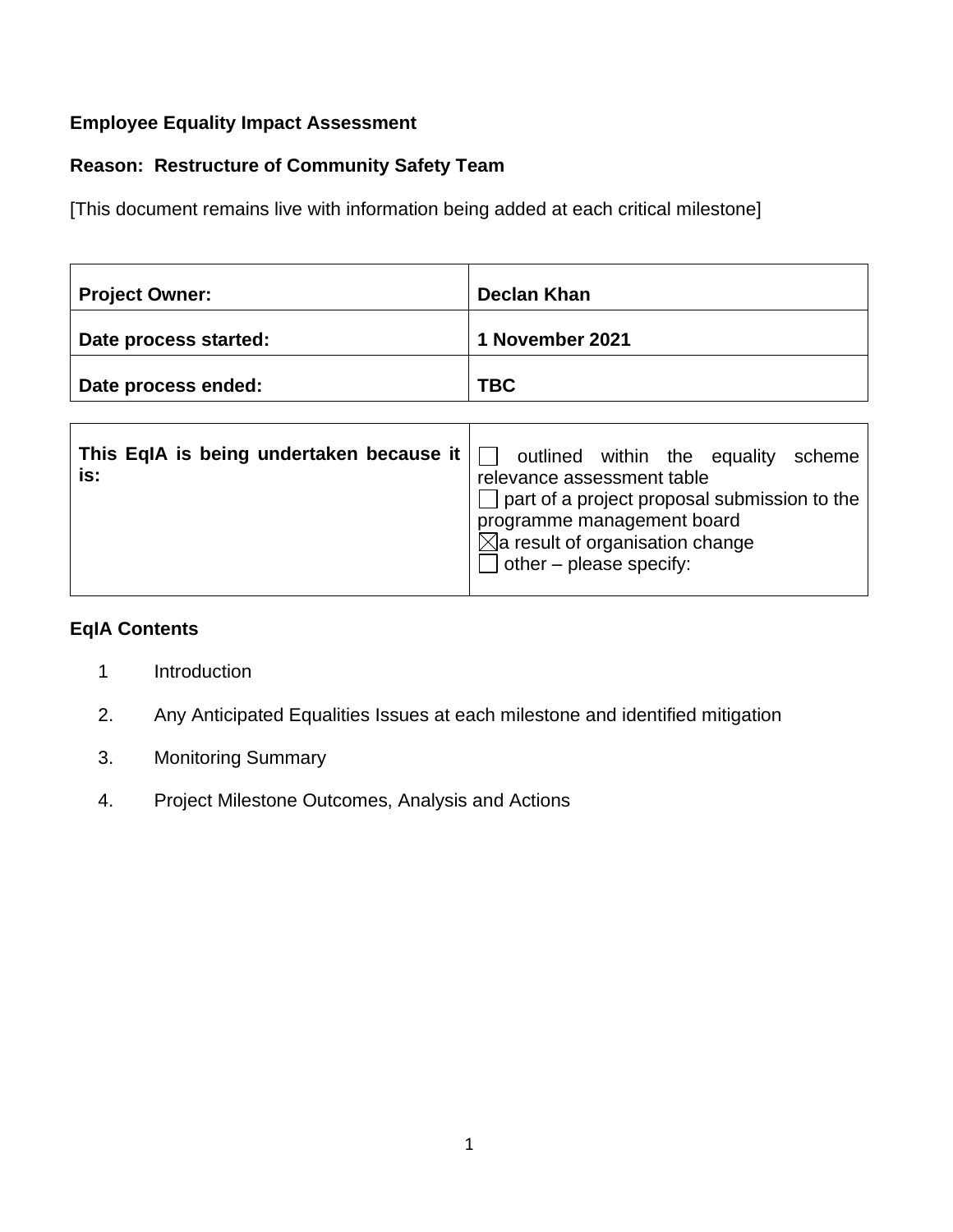#### **1. Introduction**

This assessment arises out of proposals to restructure the Community Safety Team. Consultation with staff opened on 3 November 2021 and closes on 3 December 2021.

The aim of the Community Safety Restructure is to add substantive capacity to enforcement as well as putting in place a management structure which supports the effective delivery of Community Safety activity across the borough, in view of the changes in structure and establishment as the Team move from Environment to Assurance on a substantive basis.

The intention of this assessment is to evaluate the impact of this change from the perspective of Equality, Diversity and Inclusion within Community Safety and across the council.

### **1.1 Aims and objectives of the Community Safety Restructure**

As noted above the aims of the Community Safety Structure are: -

- To bring together the Community Safety Team under Assurance on a substantive basis
- To provide a strengthened and established enforcement team able to respond to ongoing challenges including Covid-19 enforcement and other activities.
- Establishing a management structure which ensures effective management and co-ordination of activities across a co-ordinated Community Safety Team and the wider council.

#### **1.2 Description of the critical milestones**

- **1** Opening of Consultation with Staff
- **2** Closing of Consultation with Staff
- **3** Decision to proceed with the new Community Safety Team structure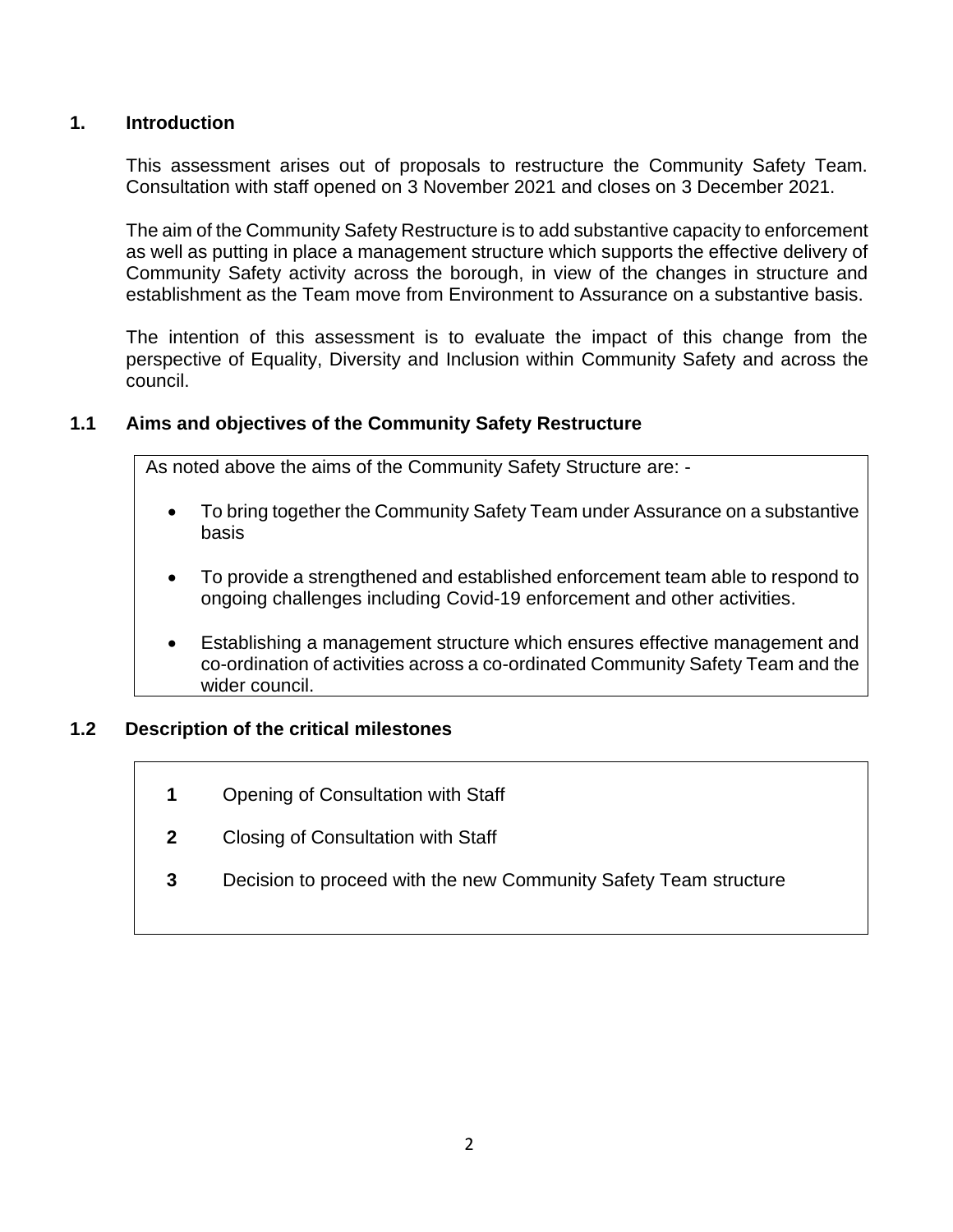### **1.3 Key Stakeholders**

- Staff directly impacted by these proposals
- Staff in the wider Assurance Directorate
- The Council workforce
- Partners in the law enforcement and health sectors who work with Community Safety to provide community protection, support and prevention services.

### **2. Any Anticipated Equalities Issues at each milestone and identified mitigation**

### **2.1 Opening of Consultation with Staff**

No equality issues are anticipated with the staff impacted with the restructure.

A copy of the restructure document has been shared with staff on the opening of consultation and a draft copy was shared with the trade unions in advance of opening consultation.

We are not aware of any reasonable adjustments or requirement for particular arrangements arising out of protected characteristics under the Equality Act.

### **2.2 Closure of Consultation with Staff**

Completed on 9 December 2021

### **2.3 Confirmation of Decision**

A decision will be made on 6 January 2021 at the Constitution and General Purposes **Committee**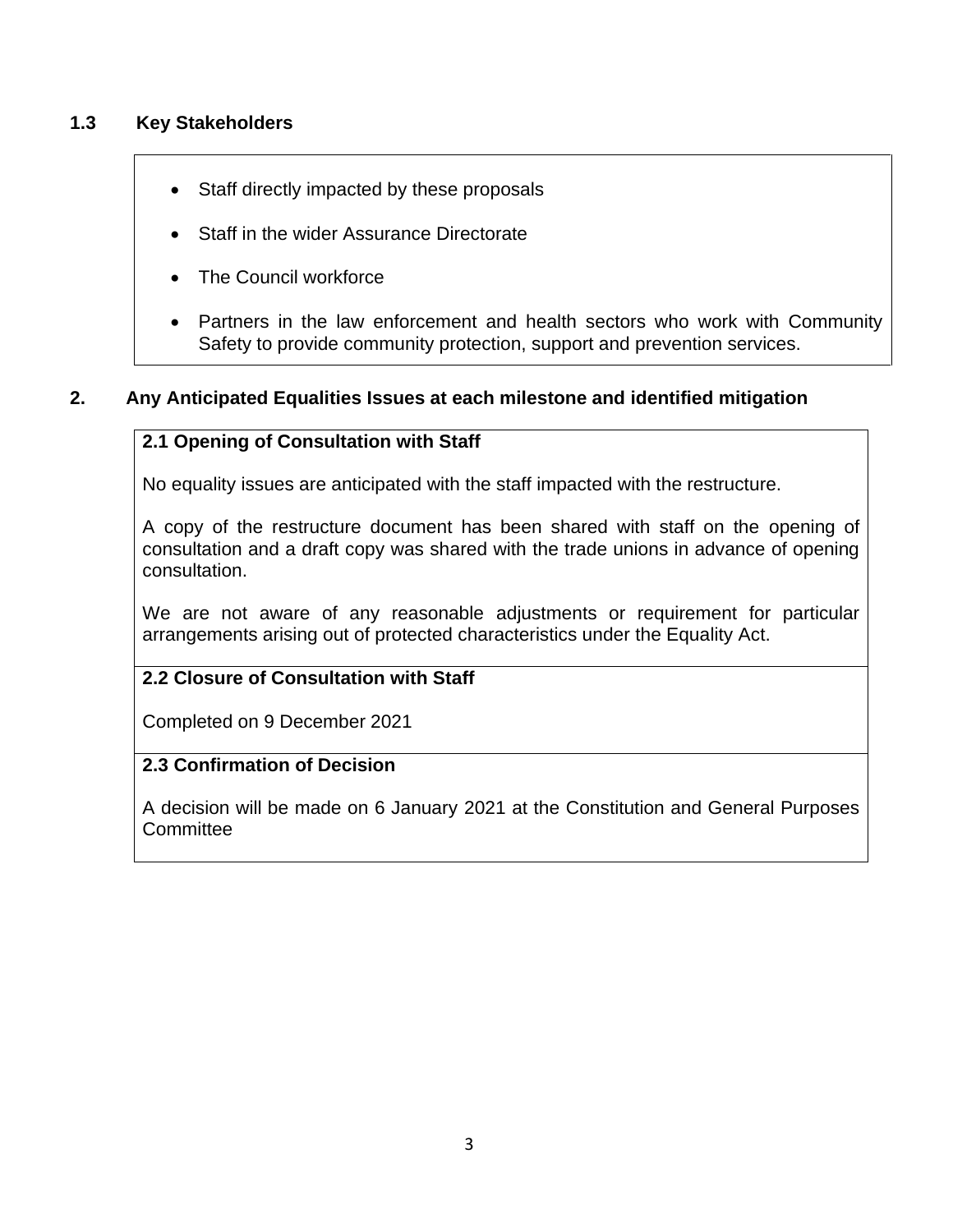### **3. Monitoring Summary**

**3.1 Table 1- Employee EqIA Profile of the Project (this profile is in accordance with the requirements of the Equality Act 2010 and the Council will collect this information so far as we hold it)**

# **Gender**

|                    | <b>Community Safety %</b> | <b>Whole Council</b><br>% |
|--------------------|---------------------------|---------------------------|
| <b>Row Labels</b>  |                           |                           |
| Female             | 14.8%                     | 58.7%                     |
| Male               | 81.5%                     | 40.4%                     |
| Unknown            | 3.7%                      | 0.9%                      |
| <b>Grand Total</b> | 100.0%                    | 100.0%                    |

## **Age Range**

|                    | <b>Community Safety %</b> | <b>Whole Council %</b> |
|--------------------|---------------------------|------------------------|
| <b>Row Labels</b>  |                           |                        |
|                    | 3.7%                      | 1.6%                   |
| 18-21              | 7.4%                      | 1.0%                   |
| $22 - 29$          | 11.1%                     | 11.3%                  |
| 30-39              | 22.2%                     | 21.7%                  |
| 40-49              | 14.8%                     | 21.0%                  |
| 50-64              | 40.2%                     | 39.1%                  |
| 65-74              |                           | 4.1%                   |
| $75+$              |                           | 0.2%                   |
| Under 18           |                           | 0.2%                   |
| <b>Grand Total</b> | 100.0%                    | 100.0%                 |

# **Ethnic Origin**

|                    | <b>Community Safety %</b> | <b>Whole Council %</b> |
|--------------------|---------------------------|------------------------|
| <b>Row Labels</b>  |                           |                        |
| <b>BAME</b>        | 37.0%                     | 31.3%                  |
| <b>NOT KNOWN</b>   | 11.1%                     | 16.8%                  |
| <b>WHITE</b>       | 51.9%                     | 51.9%                  |
| <b>Grand Total</b> | 100.0%                    | 100.0%                 |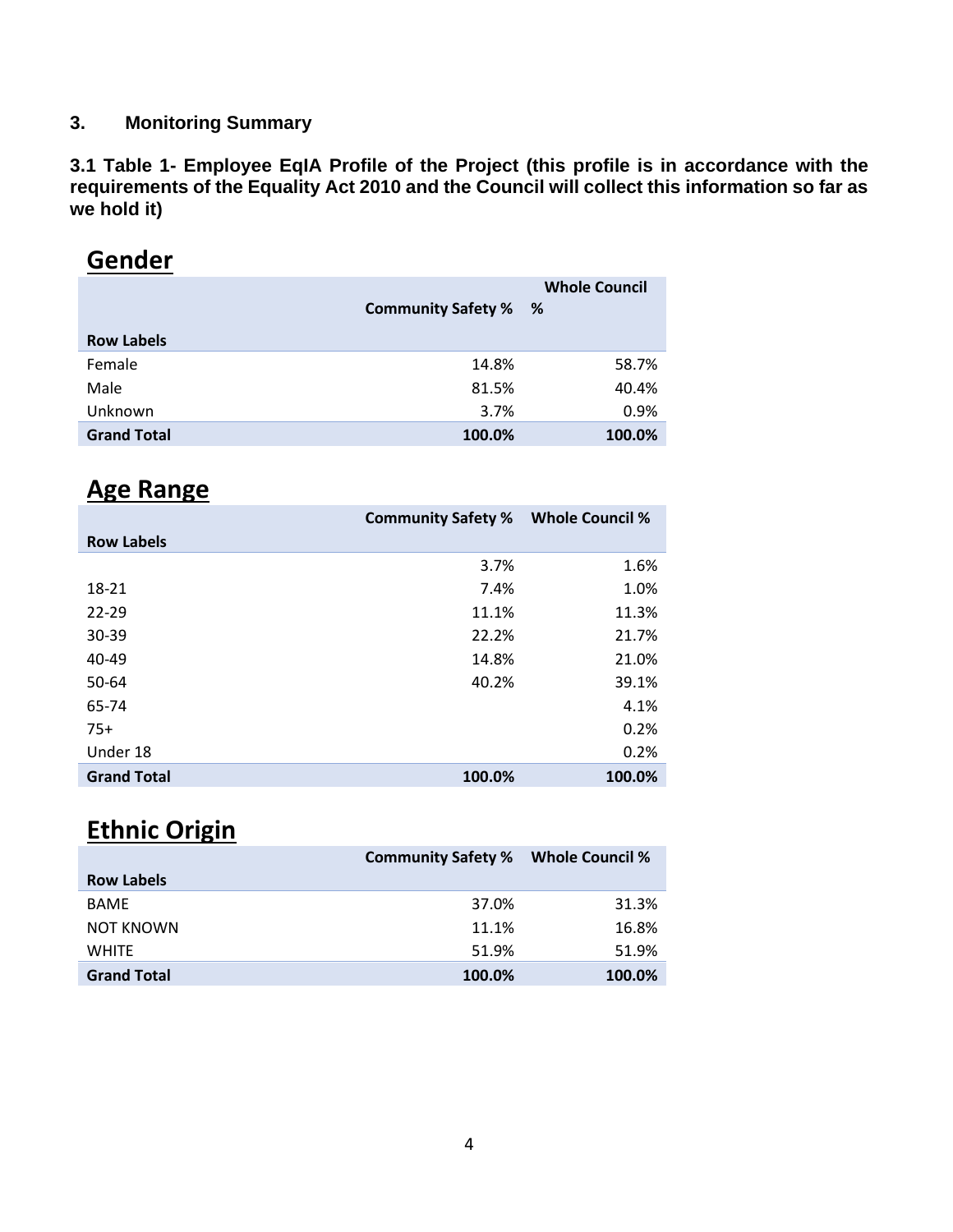# **Disabled**

|                    | <b>Community Safety %</b> | <b>Whole Council %</b> |
|--------------------|---------------------------|------------------------|
| <b>Row Labels</b>  |                           |                        |
| No                 |                           | 75.3%                  |
| Not Known          | 94.8%                     | 20.0%                  |
| <b>Yes</b>         | 3.7%                      | 5.3%                   |
| <b>Grand Total</b> | 100.0%                    | 100.0%                 |

# **Sexual Orientation**

| <b>Community Safety %</b> | <b>Whole Council %</b> |
|---------------------------|------------------------|
|                           |                        |
| 11.1%                     | 14.4%                  |
|                           | 0.8%                   |
|                           | 0.8%                   |
|                           | 1.1%                   |
| 88.9%                     | 68.1%                  |
|                           | 14.7%                  |
|                           | 0.2%                   |
| 100.0%                    | 100.0%                 |
|                           |                        |

# **Religion**

|                         | <b>Community Safety %</b> | <b>Whole Council %</b> |
|-------------------------|---------------------------|------------------------|
| <b>Row Labels</b>       |                           |                        |
| <b>NOT KNOWN</b>        | 29.6%                     | 12.3%                  |
| AGNOSTIC                | 3.7%                      | 3.00%                  |
| <b>ATHEIST</b>          | 3.7%                      | 4.4%                   |
| <b>BUDDHIST</b>         |                           | 0.4%                   |
| <b>CHRISTIAN</b>        | 33.3%                     | 40.2%                  |
| <b>HINDU</b>            |                           | 4.4%                   |
| <b>HUMANIST</b>         |                           | 0.2%                   |
| <b>JAIN</b>             |                           | 0.3%                   |
| <b>JEWISH</b>           |                           | 2.3%                   |
| <b>MUSLIM</b>           | 18.5%                     | 5.1%                   |
| <b>NO FORM RETURNED</b> |                           | 0.2%                   |
| <b>NO RELIGION</b>      |                           | 13.6%                  |
| NO RESPONSE ON FAITH    |                           | 2.8%                   |
| <b>OTHER FAITH</b>      | 3.7%                      | 2.8%                   |
| PREFER NOT TO SAY       |                           | 7.6%                   |
| <b>SIKH</b>             | 7.4%                      | 0.4%                   |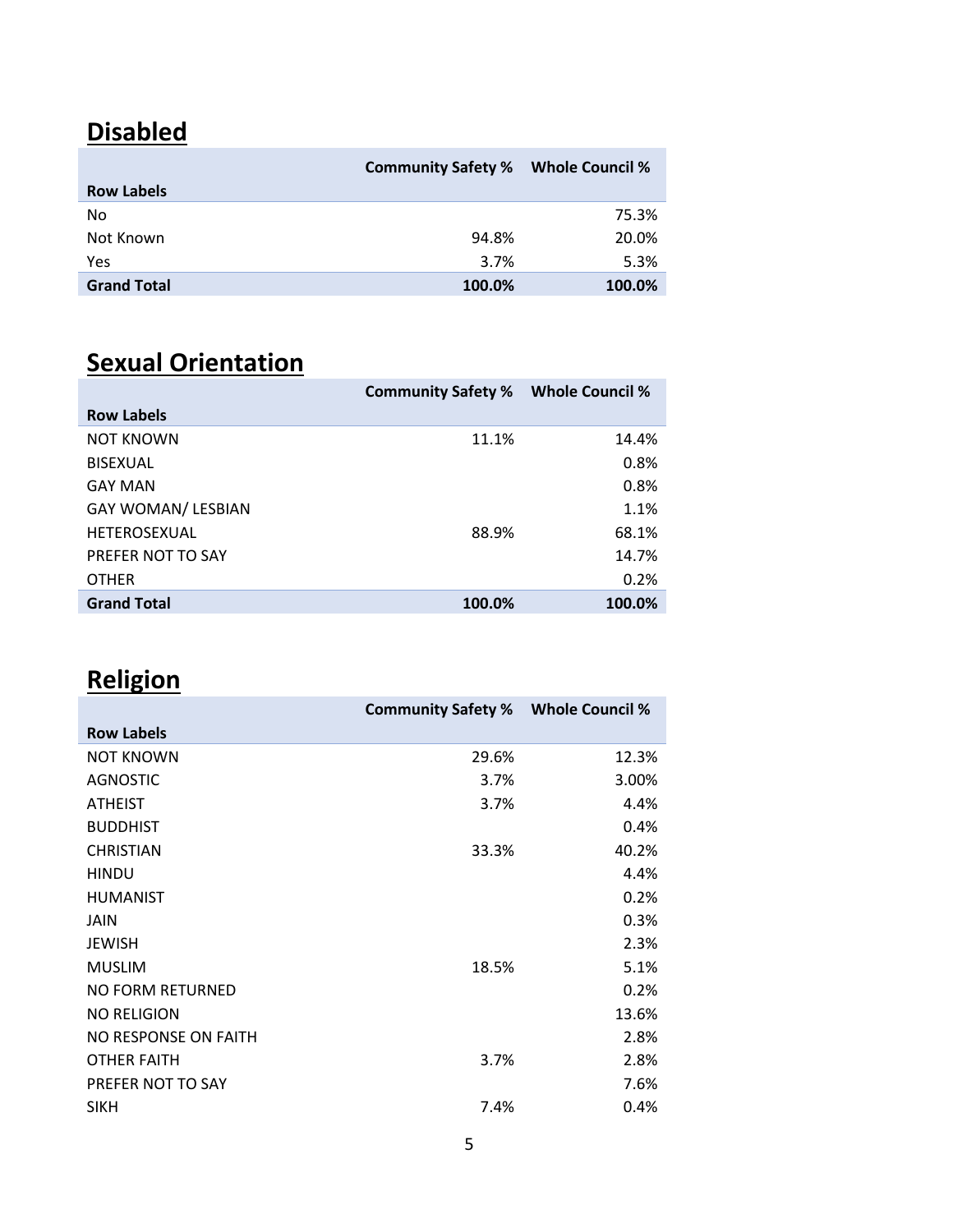| <b>Grand Total</b> | 100.0% | 100.0% |
|--------------------|--------|--------|
|                    |        |        |

# **Civil Status**

|                      | <b>Whole Council</b> | <b>Whole Council %</b> |
|----------------------|----------------------|------------------------|
| <b>Row Labels</b>    |                      |                        |
| <b>CIVIL PARTNER</b> | 18                   | 1.00%                  |
| <b>COHAB</b>         | 130                  | 7.19%                  |
| <b>DIVORCED</b>      | 78                   | 4.31%                  |
| <b>MARRIED</b>       | 557                  | 30.81%                 |
| PREFER NOT TO SAY    | 90                   | 4.98%                  |
| <b>SEPERATED</b>     | 32                   | 1.77%                  |
| <b>SINGLE</b>        | 727                  | 40.21%                 |
| <b>UNKNOWN</b>       | 165                  | 9.13%                  |
| <b>WIDOW</b>         | 9                    | 0.50%                  |
| <b>WIDOWER</b>       | $\mathfrak{p}$       | 0.11%                  |
| <b>Grand Total</b>   | 1808                 | 100.00%                |

# **Main Carer for Child or Young Person with Disability**

|                    | <b>Whole Council</b> | <b>Whole Council %</b> |
|--------------------|----------------------|------------------------|
| <b>Row Labels</b>  |                      |                        |
| Not known          | 1086                 | 60.07%                 |
| No                 | 686                  | 37.94%                 |
| Prefer Not to Say  | 5                    | 0.28%                  |
| Yes                | 31                   | 1.71%                  |
| <b>Grand Total</b> | 1808                 | 100.00%                |

# **Main Carer for Adult**

|                    | <b>Whole Council</b> | <b>Whole Council %</b> |
|--------------------|----------------------|------------------------|
| <b>Row Labels</b>  |                      |                        |
| Not known          | 1092                 | 60.40%                 |
| No                 | 690                  | 38.16%                 |
| Prefer not to say  | 5                    | 0.28%                  |
| Yes                | 21                   | 1.16%                  |
| <b>Grand Total</b> | 1808                 | 100.00%                |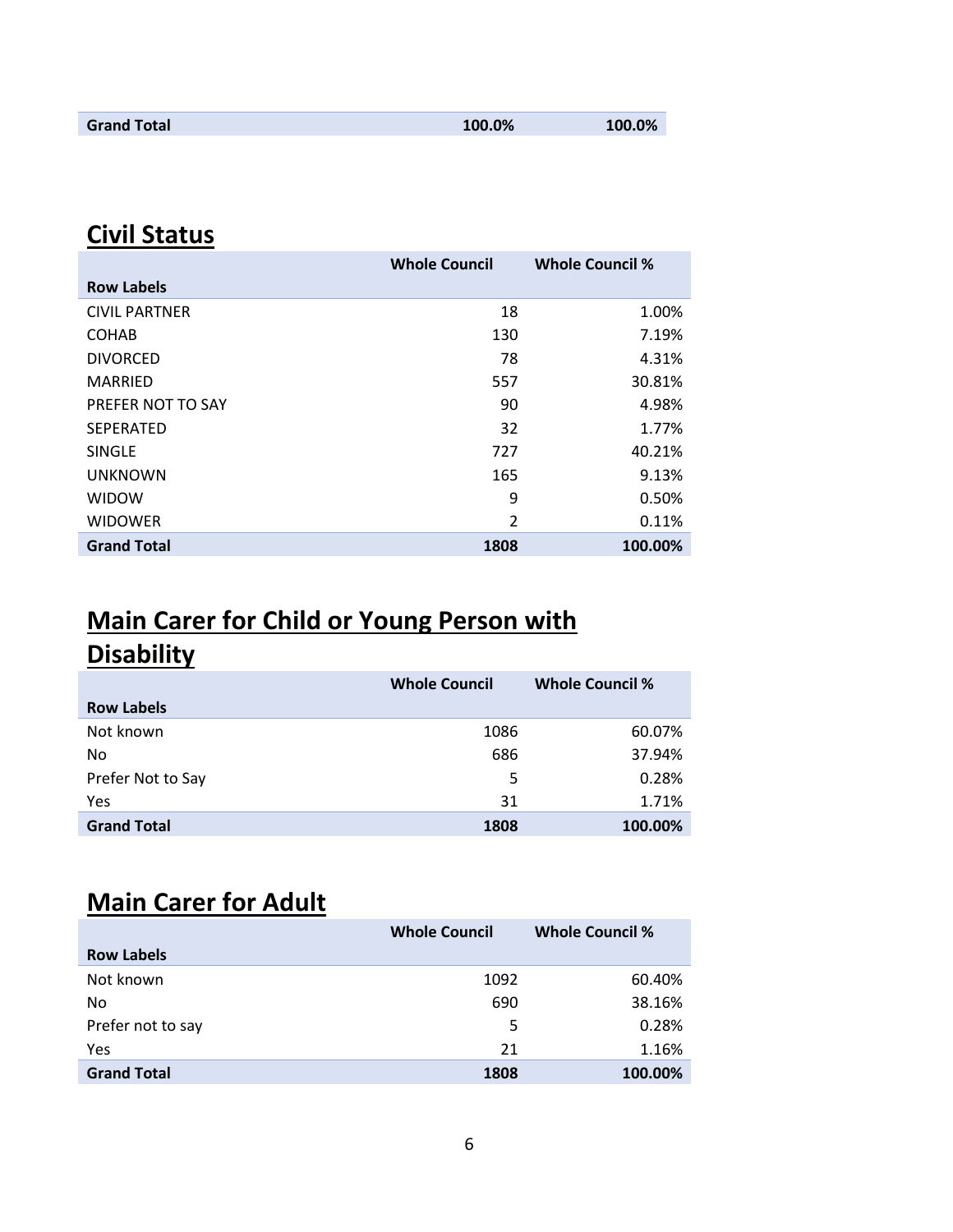# **Foster Carer**

|                    | <b>Whole Council</b> | <b>Whole Council %</b> |
|--------------------|----------------------|------------------------|
| <b>Row Labels</b>  |                      |                        |
| Not known          | 1103                 | 61.01%                 |
| No                 | 701                  | 38.77%                 |
| Prefer not to say  | 2                    | 0.11%                  |
| Yes                | $\mathcal{P}$        | 0.11%                  |
| <b>Grand Total</b> | 1808                 | 100.00%                |

**Milestone 2 and 3 will be updated once the restructure has been completed.**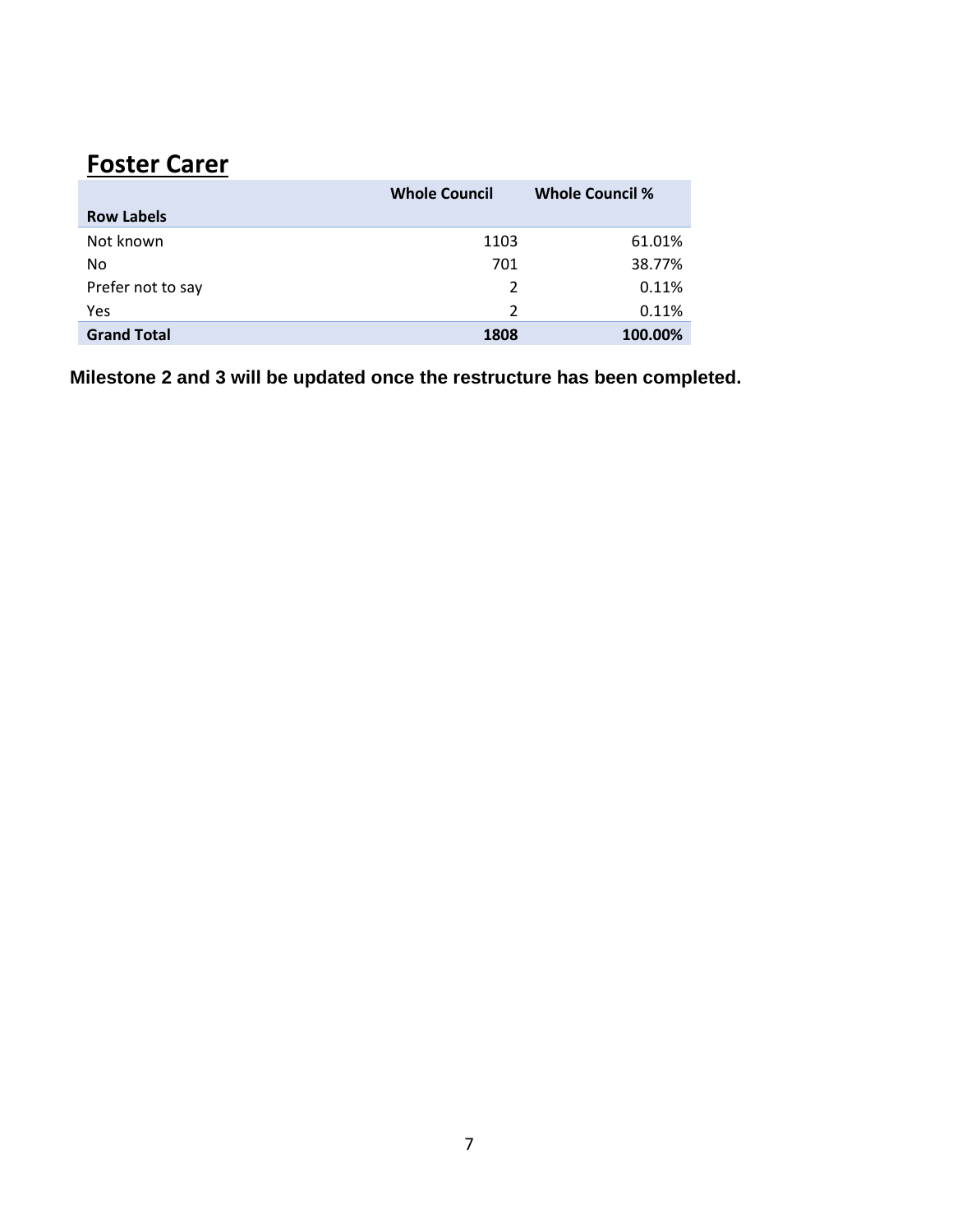**1. How are the equality strands affected?** *Please detail the positive/negative or neutral effect on each equality strand, and any mitigating action you have taken / required. Please include any relevant data and source. If you do not have relevant data please explain why and when you will capture the data.*

#### **Notes:**

The analysis behind this Equality Impact Assessment is based the EHRC guidance, which states that patterns of variances of greater than +/-3% should be investigated further and individual variances greater than +/-5% should be investigated further.

| <b>Equality Strand</b> | Affected? | <b>Explain how affected</b> |
|------------------------|-----------|-----------------------------|
| 1. Age                 | No        | <b>Positive</b>             |
|                        |           | Negative [                  |
|                        |           | <b>Neutral</b>              |

### **Explanation of impact:**

The Community Safety Team broadly follows the trend of the council in the exception of the fact that Community Safety Team has fewer staff in the 40-49 bracket. No adverse or positive equality impact is anticipated upon this age group, although it does indicate a need to reflect on career progression given those in the 40-49 would be typically progressing in to middle management based on a normal career path.

| <b>Equality Strand</b> | Affected? | <b>Explain how affected</b>    |
|------------------------|-----------|--------------------------------|
| 2. Disability          | No        | <b>Positive</b>                |
|                        |           | <b>Negative</b>                |
|                        |           | $\mathbb{X}$<br><b>Neutral</b> |

### **Explanation of impact:**

No impact. Declared disability in Community Safety tracks slightly lower against corporate figures but this is a very small sample size

### **Indicate any action planned or taken to mitigate negative impact?**

| <b>Equality Strand</b>        | Affected? | <b>Explain how affected</b> |
|-------------------------------|-----------|-----------------------------|
| Gender                        | <b>No</b> | Positive                    |
| reassignment                  |           | Negative $\Box$             |
|                               |           | Neutral $\boxtimes$         |
|                               |           |                             |
| <b>Explanation of impact:</b> |           |                             |
| No impact                     |           |                             |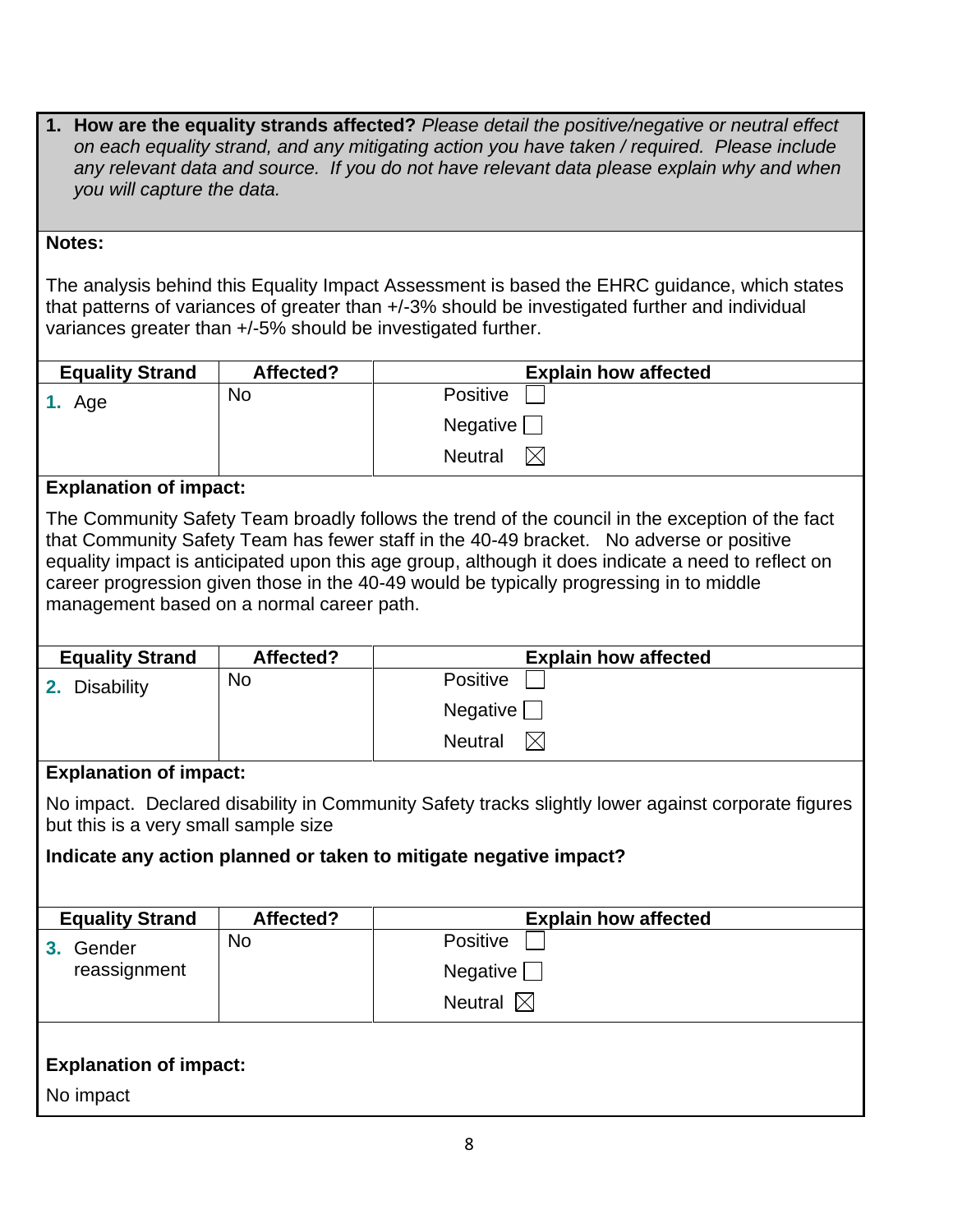| Indicate any action planned or taken to mitigate negative impact?                                                                                                                                                                                                                                                                                                                                                                                    |           |                                                                                                      |
|------------------------------------------------------------------------------------------------------------------------------------------------------------------------------------------------------------------------------------------------------------------------------------------------------------------------------------------------------------------------------------------------------------------------------------------------------|-----------|------------------------------------------------------------------------------------------------------|
| N/A                                                                                                                                                                                                                                                                                                                                                                                                                                                  |           |                                                                                                      |
|                                                                                                                                                                                                                                                                                                                                                                                                                                                      |           |                                                                                                      |
| <b>Equality Strand</b>                                                                                                                                                                                                                                                                                                                                                                                                                               | Affected? | <b>Explain how affected</b>                                                                          |
| 4. Pregnancy and                                                                                                                                                                                                                                                                                                                                                                                                                                     | <b>No</b> | Positive                                                                                             |
| maternity                                                                                                                                                                                                                                                                                                                                                                                                                                            |           | Negative                                                                                             |
|                                                                                                                                                                                                                                                                                                                                                                                                                                                      |           | <b>Neutral</b><br>$\boxtimes$                                                                        |
| <b>Explanation of impact:</b>                                                                                                                                                                                                                                                                                                                                                                                                                        |           |                                                                                                      |
|                                                                                                                                                                                                                                                                                                                                                                                                                                                      |           | Barnet will ensure any pregnant staff involved in this restructure are fully consulted and will make |
| appropriate adjustments where needed.                                                                                                                                                                                                                                                                                                                                                                                                                |           |                                                                                                      |
|                                                                                                                                                                                                                                                                                                                                                                                                                                                      |           |                                                                                                      |
|                                                                                                                                                                                                                                                                                                                                                                                                                                                      |           | Indicate any action planned or taken to mitigate negative impact?                                    |
|                                                                                                                                                                                                                                                                                                                                                                                                                                                      |           |                                                                                                      |
| <b>Equality Strand</b>                                                                                                                                                                                                                                                                                                                                                                                                                               | Affected? | <b>Explain how affected</b>                                                                          |
| 5. Race / Ethnicity                                                                                                                                                                                                                                                                                                                                                                                                                                  | <b>No</b> | Positive                                                                                             |
|                                                                                                                                                                                                                                                                                                                                                                                                                                                      |           | Negative                                                                                             |
|                                                                                                                                                                                                                                                                                                                                                                                                                                                      |           | Neutral<br>$\mathbb{X}$                                                                              |
| <b>Explanation of impact:</b>                                                                                                                                                                                                                                                                                                                                                                                                                        |           |                                                                                                      |
| Barnet Council have an ethnically diverse workforce with 31% of staff who have disclosed their<br>ethnicity coming from a BAME background. In Community Safety this figure is higher at 37%. In<br>this restructure we will ensure that all staff receive fair and equal treatment and if a staff member<br>needs additional support relating to ethnicity such as where English is not their first language, that<br>this support will be provided. |           |                                                                                                      |
| Recruitment to roles will follow Barnet's Recruitment and Selection procedures and we will also<br>seek to reflect on the recent Black Lives Matter movement in terms of ensuring diversity on<br>selection panels where this is practical.                                                                                                                                                                                                          |           |                                                                                                      |
| Indicate any action planned or taken to mitigate negative impact?                                                                                                                                                                                                                                                                                                                                                                                    |           |                                                                                                      |
|                                                                                                                                                                                                                                                                                                                                                                                                                                                      |           |                                                                                                      |
|                                                                                                                                                                                                                                                                                                                                                                                                                                                      |           |                                                                                                      |
| <b>Equality Strand</b>                                                                                                                                                                                                                                                                                                                                                                                                                               | Affected? | <b>Explain how affected</b>                                                                          |
| 6. Religion or<br>belief                                                                                                                                                                                                                                                                                                                                                                                                                             | <b>No</b> | Positive                                                                                             |
|                                                                                                                                                                                                                                                                                                                                                                                                                                                      |           | Negative                                                                                             |
|                                                                                                                                                                                                                                                                                                                                                                                                                                                      |           | Neutral X                                                                                            |
| <b>Explanation of impact:</b>                                                                                                                                                                                                                                                                                                                                                                                                                        |           |                                                                                                      |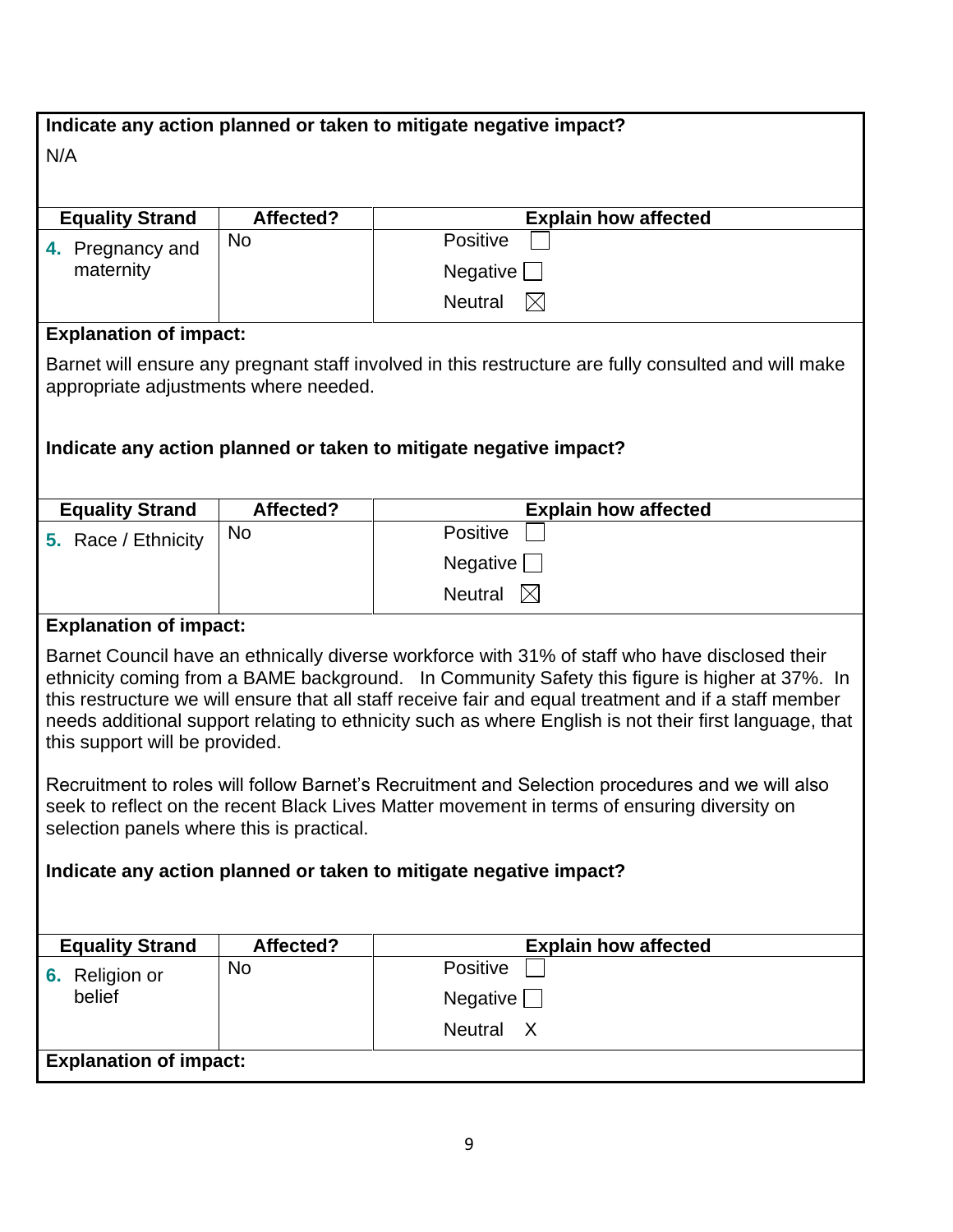| No impact. The Community Safety Team has a higher proportion of Muslim staff compared to<br>the corporate profile but this fact is not going to directly impact on this restructure.                         |           |                                                                   |
|--------------------------------------------------------------------------------------------------------------------------------------------------------------------------------------------------------------|-----------|-------------------------------------------------------------------|
|                                                                                                                                                                                                              |           | Indicate any action planned or taken to mitigate negative impact? |
| N/A                                                                                                                                                                                                          |           |                                                                   |
|                                                                                                                                                                                                              |           |                                                                   |
| <b>Equality Strand</b>                                                                                                                                                                                       | Affected? | <b>Explain how affected</b>                                       |
| 7. Gender / sex                                                                                                                                                                                              | No.       | Positive                                                          |
|                                                                                                                                                                                                              |           | Negative                                                          |
|                                                                                                                                                                                                              |           | Neutral X                                                         |
| <b>Explanation of impact:</b>                                                                                                                                                                                |           |                                                                   |
| No impact. Community Safety is a predominantly male workforce however no particular equality<br>impacts are identified as having an impact upon this staff group from a positive or negative<br>perspective. |           |                                                                   |
| <b>Equality Strand</b>                                                                                                                                                                                       | Affected? | <b>Explain how affected</b>                                       |
| 8. Sexual                                                                                                                                                                                                    | No.       | Positive                                                          |
| orientation                                                                                                                                                                                                  |           | Negative                                                          |
|                                                                                                                                                                                                              |           | <b>Neutral</b><br>$\boxtimes$                                     |
| <b>Explanation of impact:</b>                                                                                                                                                                                |           |                                                                   |
| The Community Safety workforce is very small so drawing conclusions based around this area<br>would not feel appropriate and there are no particular conclusions to be drawn in any case.                    |           |                                                                   |
|                                                                                                                                                                                                              |           | Indicate any action planned or taken to mitigate negative impact? |
| N/A                                                                                                                                                                                                          |           |                                                                   |
|                                                                                                                                                                                                              |           |                                                                   |
| <b>Equality Strand</b>                                                                                                                                                                                       | Affected? | <b>Explain how affected</b>                                       |
| 9. Marital Status                                                                                                                                                                                            | No.       | Positive                                                          |
|                                                                                                                                                                                                              |           | Negative [                                                        |
|                                                                                                                                                                                                              |           | Neutral<br>$\boxtimes$                                            |
| <b>Explanation of impact:</b>                                                                                                                                                                                |           |                                                                   |
| No impact                                                                                                                                                                                                    |           |                                                                   |
|                                                                                                                                                                                                              |           |                                                                   |
| Indicate any action planned or taken to mitigate negative impact?                                                                                                                                            |           |                                                                   |
| N/A                                                                                                                                                                                                          |           |                                                                   |
| <b>Equality Strand</b>                                                                                                                                                                                       | Affected? | <b>Explain how affected</b>                                       |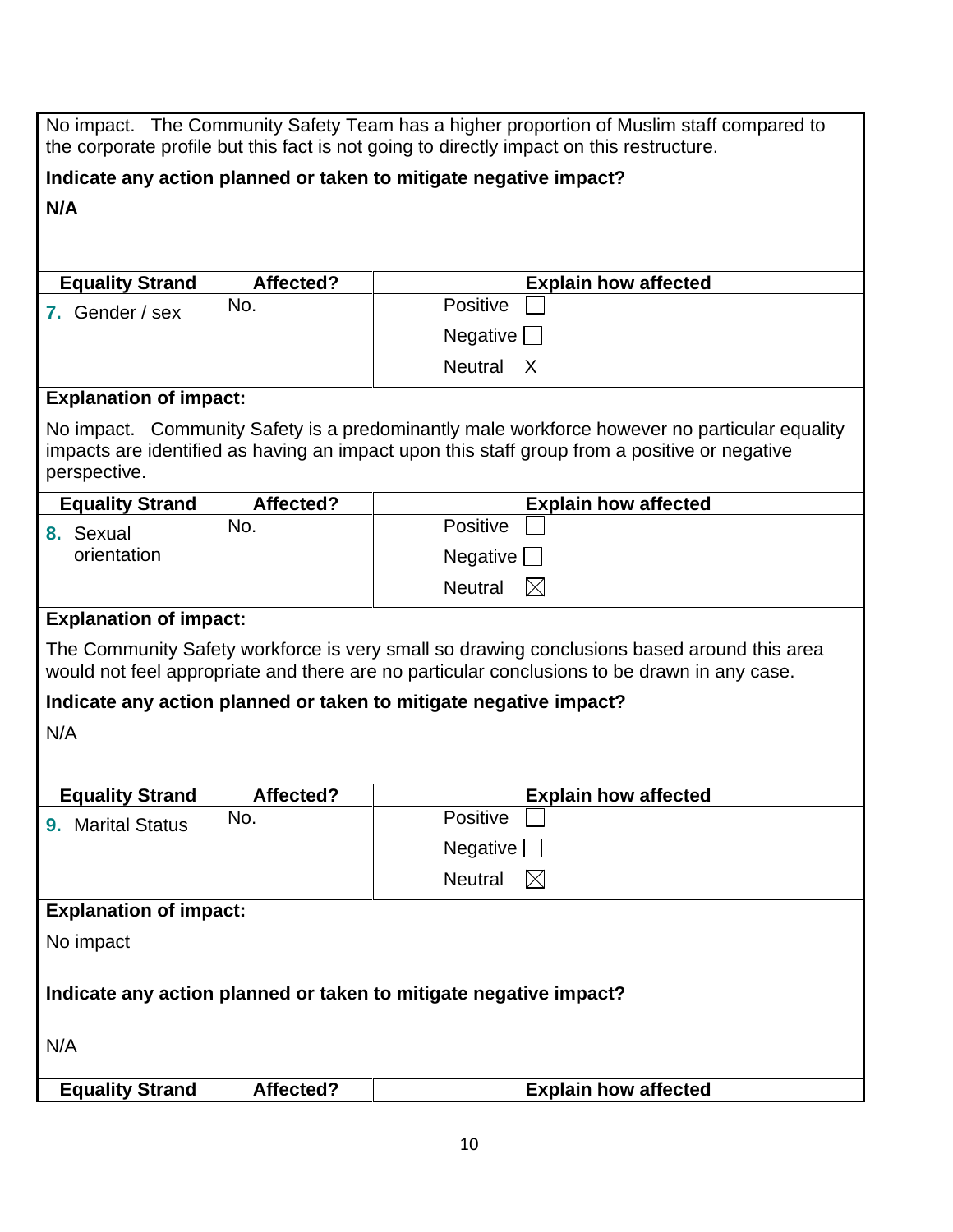| <b>10. Other key</b><br>groups? | <b>No</b> | Please assess Young, Parent and Adult carer.                              |
|---------------------------------|-----------|---------------------------------------------------------------------------|
| Carers<br>No                    |           | Not recorded but could have an impact on staff groups.<br><b>Positive</b> |
|                                 |           | Negative x                                                                |
|                                 |           | <b>Neutral</b>                                                            |
|                                 |           |                                                                           |
|                                 |           |                                                                           |

### **Explanation of impact:**

Staff with parental or caring responsibilities may be negatively impacted due to requirement to work at the weekend as well as changes in shift patterns.

### **Indicate any action planned or taken to mitigate negative impact?**

We have considered staff feedback and reduced the frequency of street-based officers working at the weekend from 4 to 2 officers on either a Saturday or Sunday. By reducing the number of officers from 4 to 2 street-based officers at the weekend we are still able to provide an increased service but reduced the impact on family life.

We envisage this will mean street-based officers will work on either a Saturday or Sunday approximately every 4 weeks.

Street-based officers will also be able to 'swop' shifts with colleagues if they are unable to work on an allocated day.

In addition, we will also change the non-working days to allow for officers to have a consecutive weekend - for example, if you are on the rota on a Saturday - your non-working days will be Sunday and Monday, if you are on the rota for a Sunday - your non-working days will be Friday and Saturday.

### **3.2 Evidence**

### *3.2.1 List below available data and research that will be used to determine impact on different equality groups*

HR data provided from transactional HR

Staff/Trade Union/Stakeholder feedback

#### *3.2.2 Evidence gaps*